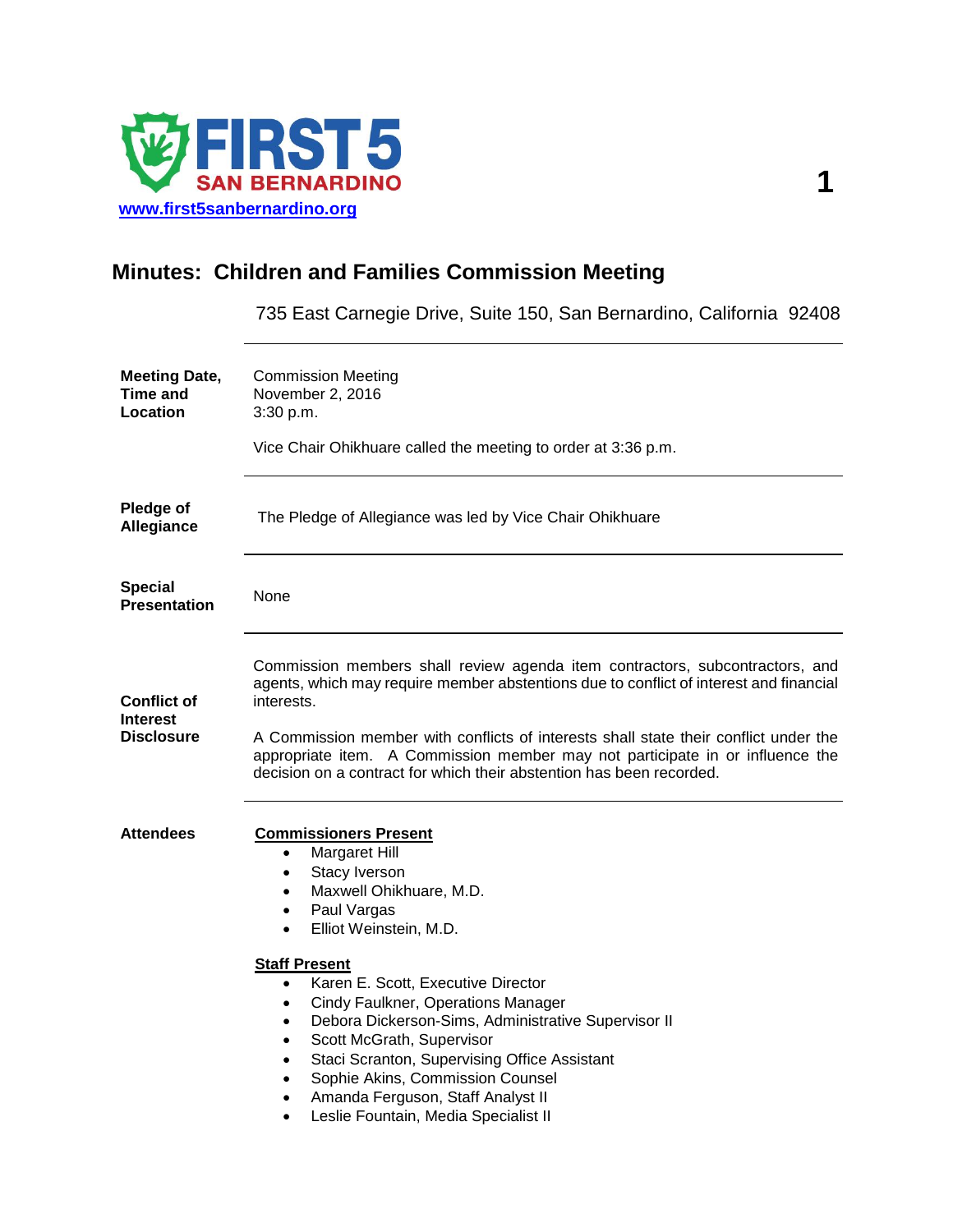**Minutes: Children and Families Commission 11-2016 1 November 2, 2016 Page 2 of 9**

|                                                                                         | William Kariuki, Staff Analyst II<br>٠<br>Chrystina Smith-Rasshan, Staff Analyst II<br>$\bullet$<br>Ronnie Thomas, Staff Analyst II<br>$\bullet$<br>Walid Wahba, Accountant II<br>$\bullet$                                                                                                                                                                                                                                                                                                                                                                                                                                                                                                                                                                                                                                                   |
|-----------------------------------------------------------------------------------------|-----------------------------------------------------------------------------------------------------------------------------------------------------------------------------------------------------------------------------------------------------------------------------------------------------------------------------------------------------------------------------------------------------------------------------------------------------------------------------------------------------------------------------------------------------------------------------------------------------------------------------------------------------------------------------------------------------------------------------------------------------------------------------------------------------------------------------------------------|
| <b>Changes to the</b><br>Agenda                                                         | Presenter for Item 4 will be Scott McGrath, Supervisor.                                                                                                                                                                                                                                                                                                                                                                                                                                                                                                                                                                                                                                                                                                                                                                                       |
|                                                                                         | Due to a delay in audit preparation, Item 6, "Conduct Public Hearing for Annual Audit",<br>has been pulled from the agenda. This action necessitates a December meeting<br>where the item will be presented on December 7th.                                                                                                                                                                                                                                                                                                                                                                                                                                                                                                                                                                                                                  |
| Report -<br><b>Margaret Hill</b><br><b>Advisory</b><br><b>Committee</b><br><b>Chair</b> | The Full Advisory Committee met on September 22. Committee members heard<br>recommendations for sun-setting First 5 funded perinatal services. Members also<br>reviewed fund balance policies from other entities. A recommendation was made to<br>revise the current fund balance policy to include the Commission's directive to set<br>aside a minimum of one year's worth of revenue outlining parameters for expenditure.<br>Members also heard a brief update regarding the Inland Empire Asthma Coalition.                                                                                                                                                                                                                                                                                                                             |
|                                                                                         | Currently, there is no new meeting scheduled.                                                                                                                                                                                                                                                                                                                                                                                                                                                                                                                                                                                                                                                                                                                                                                                                 |
| Report-<br>Karen E. Scott<br><b>Executive</b><br><b>Director</b>                        | <b>Upcoming Events</b><br>Welcome and Swearing-in Ceremony at the January 2017 Commission<br>$\bullet$<br>meeting for our newest Commissioner, CaSonya Thomas.<br>Save the Date - Friday, January 6, 2017, 7:30 a.m. to 10:00 a.m. F5SB's<br>$\bullet$<br>"The State of Young Children: A Community Town Hall - Developing<br>Policy/Developing Relationships" - A discussion on how stakeholders are<br>addressing early childhood development needs for young children and<br>families in San Bernardino County. Join a community of elected officials,<br>community representatives, early child development professionals, parents,<br>and interested parties championing quality early childhood development at<br>California State University, San Bernardino. This event is funded with a grant<br>of \$7,950 from First 5 California. |
|                                                                                         | <b>Recognition</b><br>Dignity Health's Community Hospital of San Bernardino Children's Subacute Center<br>and staff doing amazing work at this fantastic facility:<br>Lisa Timmons, RN BSN, RAC-CT - RN Service Coordinator<br>Leeann Sanders, RN, BSN, NHA - Administrator<br>Lisa Teran, MSW - Social Worker                                                                                                                                                                                                                                                                                                                                                                                                                                                                                                                                |
|                                                                                         | This center is dedicated to children who have long-term, clinically complex conditions.<br>These children have a wide range of diagnoses, some with multiple disabilities<br>including cerebral palsy, rare genetic disorders and problems that stem from<br>conditions in utero or at birth, as a result of child abuse or neglect. The staff of highly<br>trained nurses, case managers and therapists at this facility are exceptional in the<br>tender care they give these children.                                                                                                                                                                                                                                                                                                                                                     |
|                                                                                         | <b>Western Days</b>                                                                                                                                                                                                                                                                                                                                                                                                                                                                                                                                                                                                                                                                                                                                                                                                                           |

The San Bernardino Valley Riders organization, in partnership held F5SB, was held on October 29. This great event is for children with special needs and served to connect children to equestrian activities in the Inland Empire.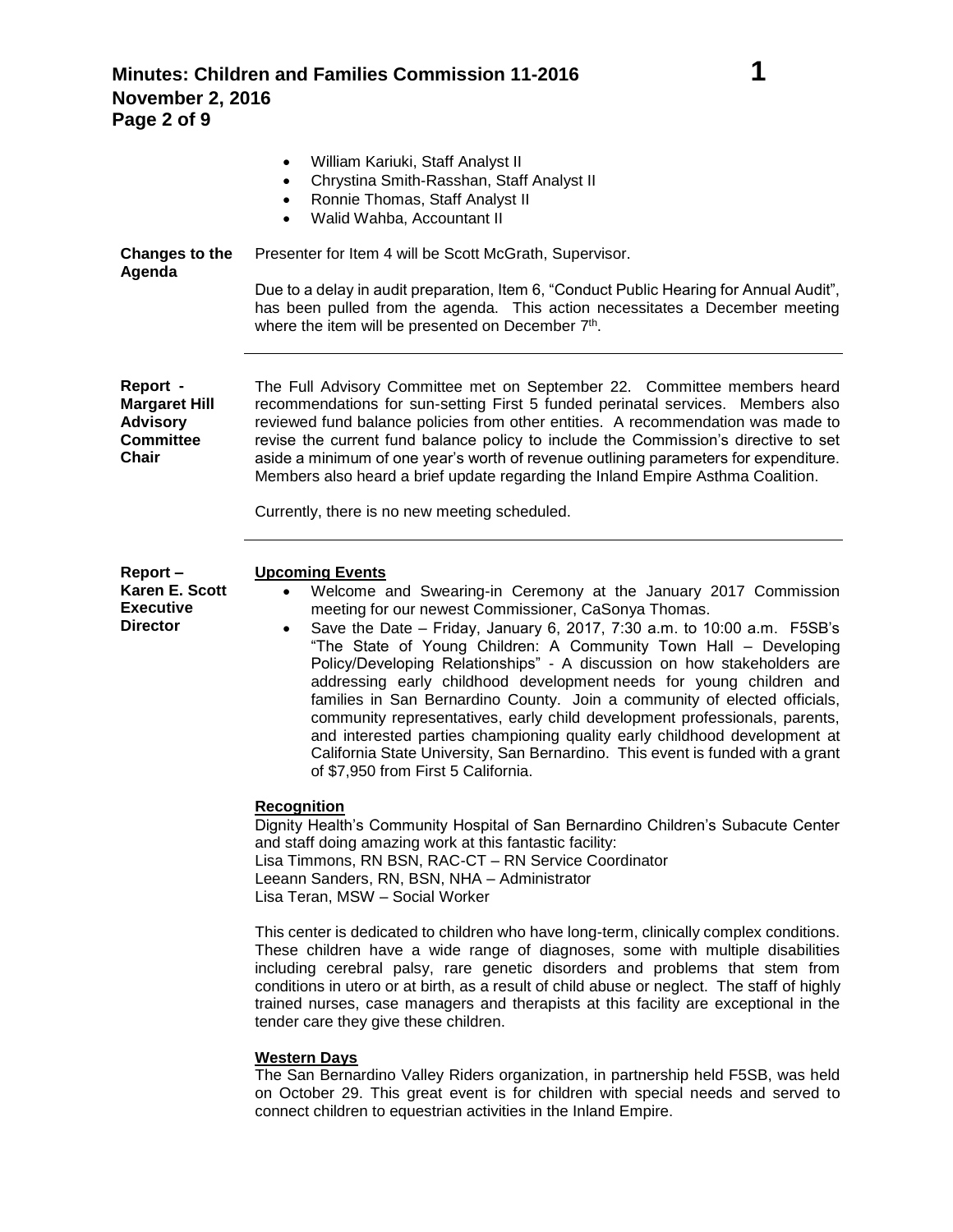Kudos to LuCretia Dowdy, F5SB Community Engagement Specialist and Leslie Fountain, F5SB Media Specialist for their excellent planning and coordination which resulted in a very successful event.

#### **Talk, Read, Sing Fest**

Our next event will be held on Saturday, November 5, from 9:00 a.m. to 2:00 p.m. at the Highland Branch Library.

Bravo to LuCretia, Leslie and all of the First 5 Staff and AmeriCorps members that came out and helped put on an a great Talk, Read, Sing Fest in Hesperia on October  $1^{\text{st}}$ .

#### **Ballot Proposition Updates and Education Related Measures**

The First 5 Association's Executive Committee voted to endorse Prop 55 & 56. Takes No Position on Prop 64.

Proposition 55 is a measure that would permanently extend income taxes on California's highest income earners. Prop 55 extends the income tax rates established under Proposition 30 (2012), while allowing the sales tax increase to expire. Over half of the generated funds from Prop 55 would be directed toward K-12 education. Medi-Cal and the state's Rainy Day Fund would receive the remaining funds.

**Impact on First 5:** While funding will not directly affect First 5, many First 5 children and families will receive additional health services and educational supports under the measure. Furthermore, the additional funding to the K-12 system and the local discretion provides school boards with the option to expand early education programs, especially programs already embedded in certain school districts – e.g.: State Preschool and Transitional Kindergarten.

#### **Proposition 56 – the CA Research, Health Care & Tobacco Tax of 2016**

Increases the existing State Tobacco Tax from 87 cent to \$2.87 per pack of cigarettes, with an equivalency tax on other tobacco products. For the first time, this measure would also apply the excise tax on e-cigarettes.

Specifically, the measure would place an equivalency tax of \$3.37 on e-cigarettes, although the Board of Equalization has not yet provided specifics on how the tax will be applied to e-cigarettes (e.g.: ounces, refills, etc.). Of these funds, \$1.37 would go towards the existing tobacco taxes under Prop 10 and Prop 99.

The tax increases would take effect in April 2017.

"By significantly boosting the price of cigarettes and other tobacco products, Prop. 56 is expected to immediately reduce tobacco consumption."

The LAO reports the measure would generate \$1 - \$1.4 billion in 2017-18, with declining revenues in subsequent years.

Revenues are primarily generated for existing health care programs and research. However, funds are distributed annually in a four-step process:

**Step 1:** Replace lost revenue under existing state tobacco taxes and sales programs due to decreased consumption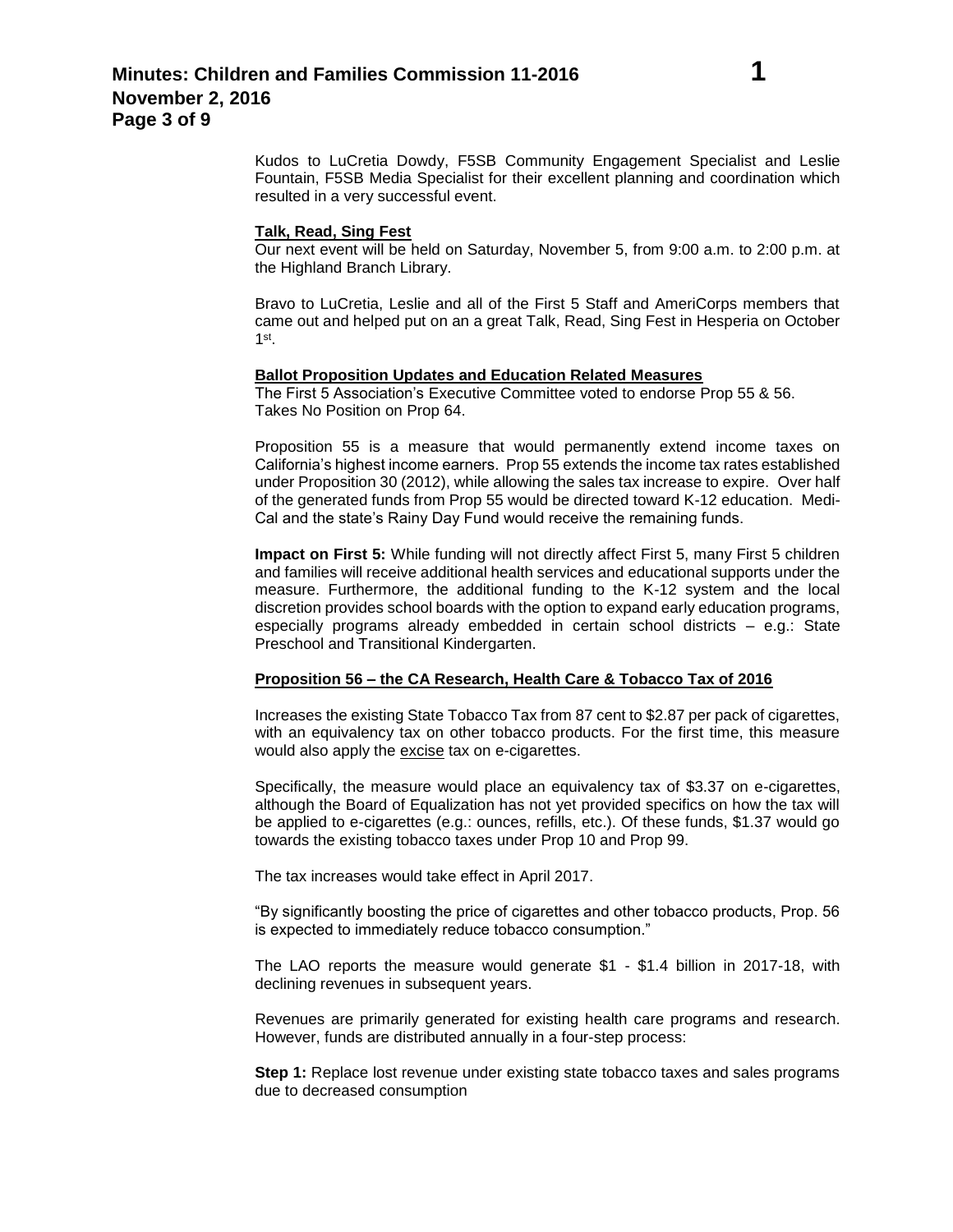**Step 2:** Board of Equalization receives 5% of funding to cover administrative costs (\$50 - \$70 million)

**Step 3:** Set amounts are allocated to various programs, including: o \$48 million for enforcement of Tobacco laws o \$40 million for UC Physician training to increase the number of primary care and emergency care physicians o \$30 million for Department of Public Health State Dental Program o \$400,000 for state auditor

**Step 4: Remaining funds are distributed as follows:** o 82% for Medi-Cal Department of Health Care Services (\$710 million - \$1 billion) o 11% CA Tobacco Control Program under DPH (\$100 - \$130 million) o 5% Tobacco-related disease program (\$40 - \$60 million) o 2% School-related tobacco prevention programs (\$20 million)

**Impact on First 5:** The equivalent of Prop 10's current 50-cent per pack of cigarettes would be applied to e-cigarettes. LAO predicts this would generate "low-to-mid tens of millions". The Association has been using \$10 - \$40 million as a range in cost projections dedicated for Prop 10 annually.

Additionally, the Medi-Cal and Denti-Cal funding would have an indirect impact on First 5 programs and services, many of which we support.

#### **Proposition 64 – Adult Use of Marijuana Act**

**Overview:** This measure would legalize and tax non-medical marijuana use for adults over the age of 21. According to the measure, 2017 would be used as a planning year for enforcement, regulations, and training. Legalization would take effect January 2018.

**Impact on First 5:** In terms of funding, it does not appear that early education will be a recipient of Proposition 64 revenues. However, there could be an indirect connection to First 5 with funds allocated to schools and public health for the purposes of youth drug prevention and treatment. For example, funding could support drug treatments and education programs that focus on pregnant teens or young families.

With legalization, marijuana use will become more integrated in the lives of families and communities. For First 5, educating communities on the consequences of marijuana use in respect to child development and environmental concerns could become an increased priority for local commissions. Some Commissions are already involved in these conversations and have been for years, and are willing and available to share helpful frameworks for Commission roles.

I have shared the anticipated impact on F5SB revenues with the recent tobacco bills and proposed Propositions from the upcoming election but here is a recap of those basic estimates:

A cap imposed on the Board of Equalization for their Annual Licensing Fee Program + \$ 225,279

Impact of raising the smoking age to 21 - \$1,200,347

**Net - \$975,068**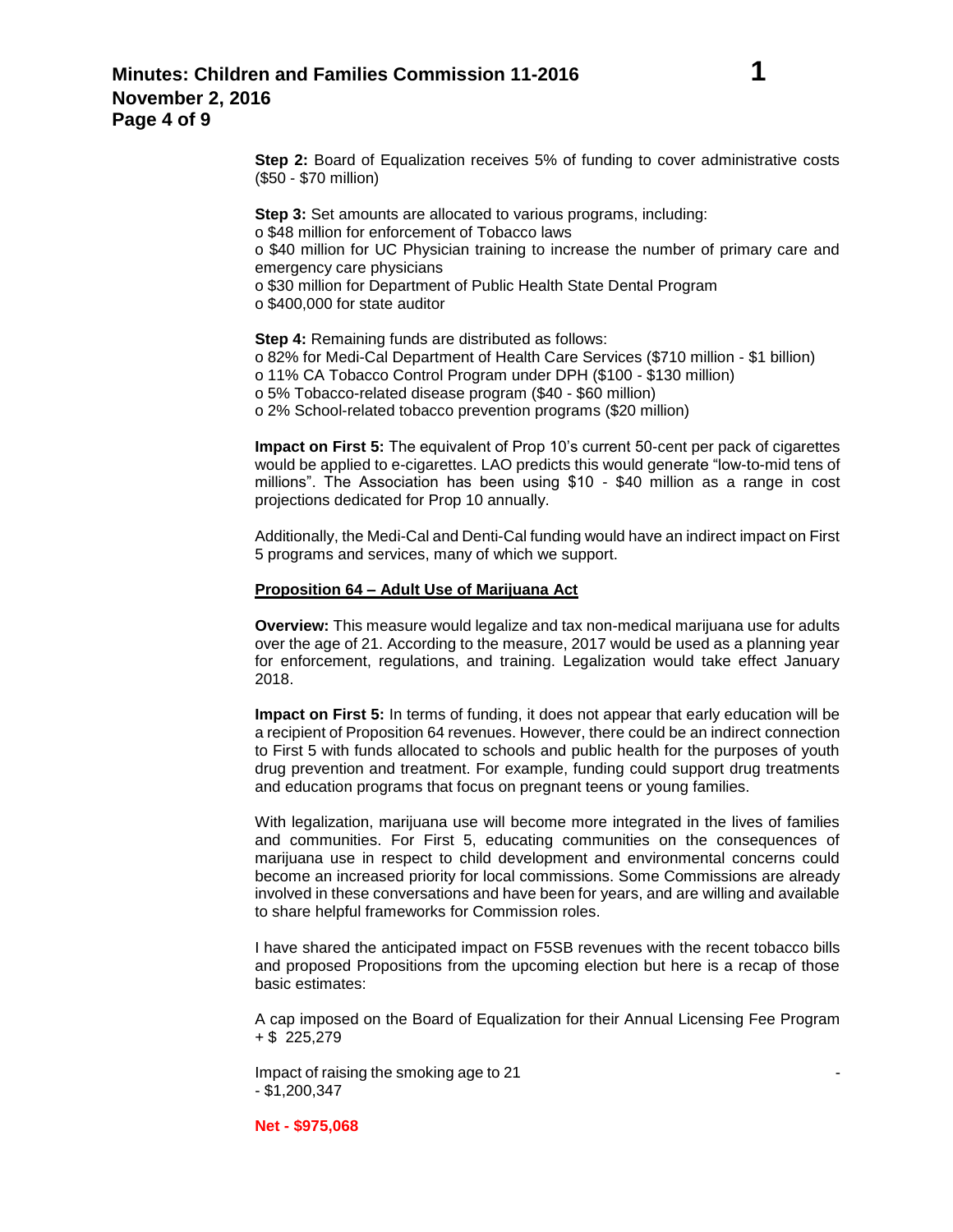Prop 56, if passed, would generate some revenue from e-cigarettes +\$1,469,213

#### **Total Net revenue increase of \$494,145**

If Prop 56 does not pass, the Commission will address the nearly \$1M drop in revenue in our budget next year.

#### **First 5 Legislative and Advocacy News**

#### **ESSA Guidelines**

The Every Student Succeeds Act (ESSA) (which replaced No Child Left Behind) defines early childhood education as programs that address children's full learning needs (cognitive, social, emotional, physical development) for children ages zero to six. This new emphasis on early education provides opportunities for expansion and alignment to the K-12 system.

The Department of Education recently released their non-regulatory guidance of how states and LEAs can expand opportunities for early learners under ESSA.

#### **This guidance addresses:**

- $\triangleright$  Expanding access to high-quality early learning using Title I funds to support district-operated or school-operated preschool programs.
- **Encouragement of Charter Schools** to support expanding early learning opportunities.
- $\triangleright$  Ways to reach special populations such as English learners, homeless children and those in Foster Care.
- $\triangleright$  Ensuring vertical and horizontal alignment between early education and the K-12 system to include improved coordination of programs, professional standards across programs and settings and the development of standards from birth through third grade that provide a continuum for children's knowledge and skills.
- $\triangleright$  The use of Titles I, II, and III funds, where available to support high-quality teaching and learning in schools and other early childhood settings to support educators.

The First 5 Association, working closely with the State Office of Ed, has asked how our local school districts are investing in and expanding early education. Are we using LCFF, Title I, Title II, Title III, CCDBG, or other funds towards to this end? I have contacted the key Early Education partners in the field and will report back to the Association once I have received the information.

### **QRIS Briefing in Sacramento**

First 5 CA and the Association held a legislative briefing on QRIS on October 5<sup>th</sup> in the Capitol. The briefing consisted of two parts: 1) QRIS 101 (how QRIS supports child care providers as part of a continuous improvement system); and 2) QRIS 201 (a deep dive into the Matrix).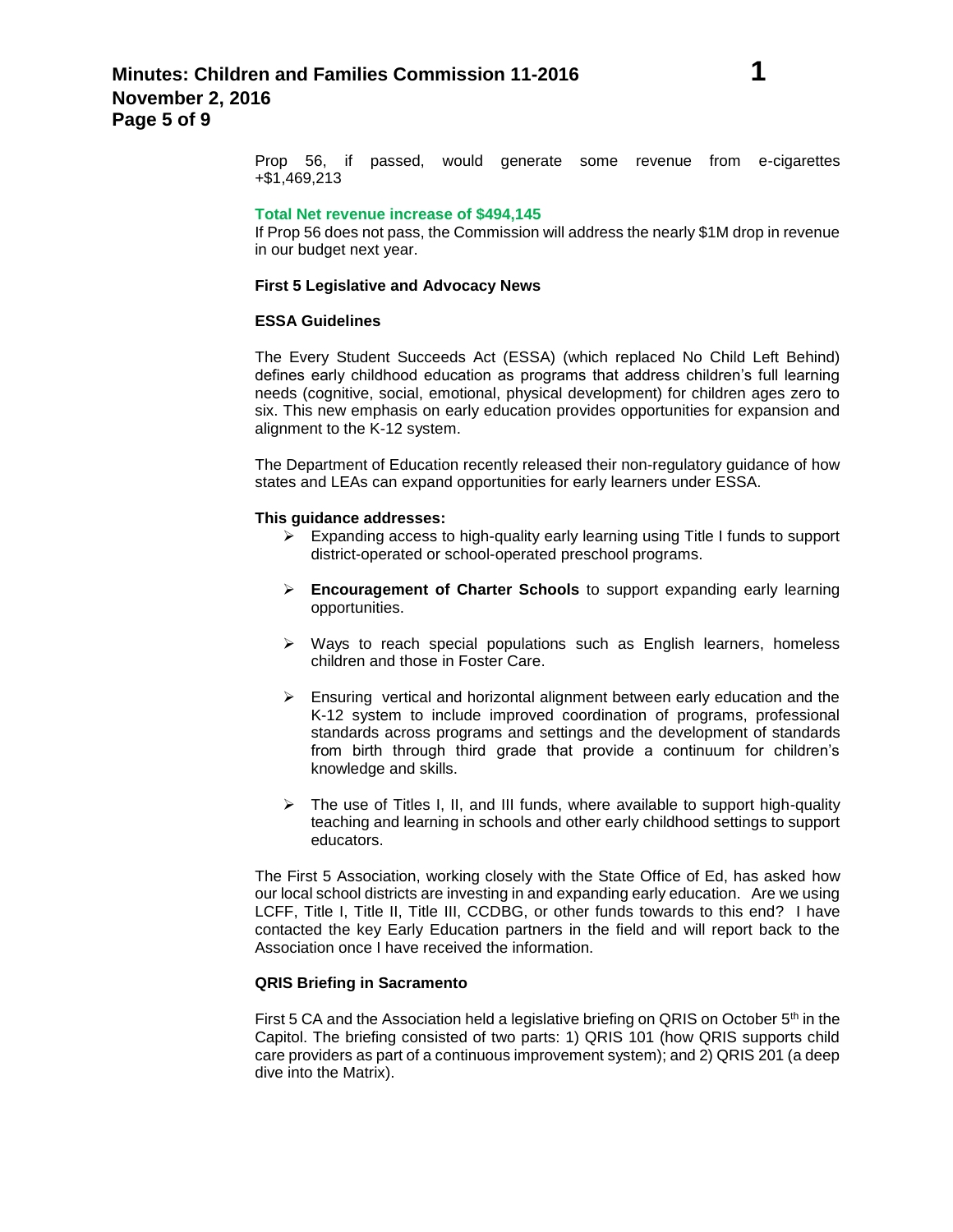The QRIS briefing included an overview of why quality matters, the history of the fund streams (local, state, and federal investments), and how local consortia have implemented and integrated systems.

The briefing was well-attended, with staff from legislative offices, budget and education committees, the Legislative Analyst's Office, and the Department of Finance in attendance.

A special thanks to Erin Gable from First 5 CA and all the panelists for their work in helping ensure a successful event.

Our consultant Viva Strategy and Communications is working with the Association on a QRIS project to develop policy recommendations that will strengthen statewide QRIS efforts. One of the first products from this work is a [scan of systems-building](http://intranet.first5association.org/files/managed/Document/2415/High%20Quality%20Early%20Learning%20State%20Systems%20Building.pdf)  [policy proposals](http://intranet.first5association.org/files/managed/Document/2415/High%20Quality%20Early%20Learning%20State%20Systems%20Building.pdf) from across the nation.

This work is being fueled by a group of First 5 and non-First 5 ECE experts from across the state, including COE, R&R, and provider association representatives. I'll share that compilation when it is available.

#### **Consent** A motion was made by Commissioner Weinstein and seconded by Commissioner Iverson to approve the Consent Items. Commissioners. With Commissioner Gonzales absent, and without further comment or objection, motion carried by unanimous vote.

| Item No. | <b>CONSENT</b>                                                                                                                                                                                                                                                                                                                                                                                                                                                                                                                                                                                                                                                                                                                                                                                                                                                                                                                                                                                                                                                                                                                                                                                                                                |
|----------|-----------------------------------------------------------------------------------------------------------------------------------------------------------------------------------------------------------------------------------------------------------------------------------------------------------------------------------------------------------------------------------------------------------------------------------------------------------------------------------------------------------------------------------------------------------------------------------------------------------------------------------------------------------------------------------------------------------------------------------------------------------------------------------------------------------------------------------------------------------------------------------------------------------------------------------------------------------------------------------------------------------------------------------------------------------------------------------------------------------------------------------------------------------------------------------------------------------------------------------------------|
|          | Approve minutes of September 7, 2016 Commission Meeting.                                                                                                                                                                                                                                                                                                                                                                                                                                                                                                                                                                                                                                                                                                                                                                                                                                                                                                                                                                                                                                                                                                                                                                                      |
| 2        | Approve Commission Meeting Schedule for Calendar Year 2017.                                                                                                                                                                                                                                                                                                                                                                                                                                                                                                                                                                                                                                                                                                                                                                                                                                                                                                                                                                                                                                                                                                                                                                                   |
|          | (Presenter: Ann M. Calkins, Executive Assistant, 252-4252)                                                                                                                                                                                                                                                                                                                                                                                                                                                                                                                                                                                                                                                                                                                                                                                                                                                                                                                                                                                                                                                                                                                                                                                    |
| 3        | Approve employment contracts between the County of San Bernardino and<br>Children and Families Commission with the following individuals for the period of<br>November 26, 2016 through November 25, 2019.<br>Jessica Cain as a Staff Analyst II, for the total annual cost of \$79,334<br>a.<br>(\$55,869 Salary, \$23,465 Benefits).<br>b. Victor Hernandez as a Staff Analyst II, for the total annual cost of \$79,334<br>(\$55,869 Salary, \$23,465 Benefits).<br>c. Jennie Randolph as an Accountant III, for the total annual cost of \$84,495<br>(\$58,677 Salary, \$25,818 Benefits).<br>d. Walid Wahba as a Staff Analyst II, for the total annual cost of \$79,334<br>(\$55,869 Salary, \$23,465 Benefits).<br>2. Authorize the Assistant Executive Officer for Human Services to execute<br>amendments to extend the term of the contracts for a maximum of three successive<br>one-year periods on behalf of the County, subject to County Counsel review.<br>3. Direct the Assistant Executive Officer for Human Services to transmit all documents<br>in relation to contract amendments to the Clerk of the Board of Supervisors within 30<br>days of execution.<br>(Presenter: Karen E. Scott, Executive Director, 252-4252) |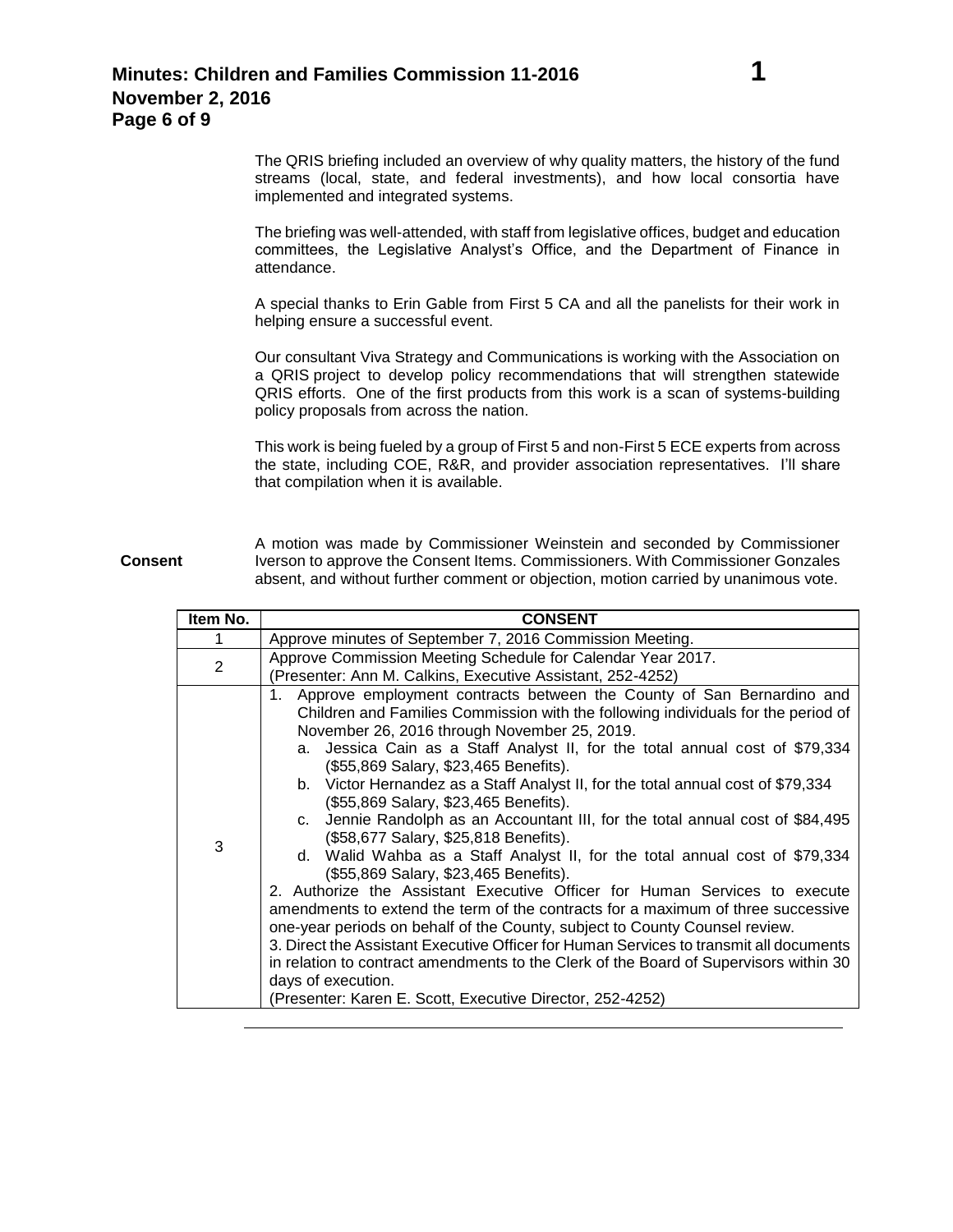| Item No.       | <b>DISCUSSION</b>                                                                                                                                                                                                                                                                                                                                                                                                             |
|----------------|-------------------------------------------------------------------------------------------------------------------------------------------------------------------------------------------------------------------------------------------------------------------------------------------------------------------------------------------------------------------------------------------------------------------------------|
|                | Conduct Public Hearing of the Children and Families Commission for San Bernardino<br>County Annual Report for Fiscal Year 2015-2016.<br>(Presenter: Scott McGrath, Supervisor, 252-4259)                                                                                                                                                                                                                                      |
| 4              | <b>Discussion</b><br>None                                                                                                                                                                                                                                                                                                                                                                                                     |
|                | <b>Public Comment</b><br>None                                                                                                                                                                                                                                                                                                                                                                                                 |
|                | The Public Hearing was conducted. No comments were presented on this item.                                                                                                                                                                                                                                                                                                                                                    |
| 5              | Approve Contract FS076 with San Bernardino County Library in support of the Career<br>Online High School Initiative for Fiscal Year 2016-2018.<br>(Presenter: Cindy Faulkner, Operations Manager, 252-4253)                                                                                                                                                                                                                   |
|                | <b>Discussion</b><br>Commissioner Hill asked if this training is available for non-English speaking parents.<br>Michael Jimenez, Regional Manager for the San Bernardino County Library Fontana<br>Branch answered that this program is not available in any other language besides<br>English. This nation-wide accredited high school program is strictly for parents to earn<br>credits towards their high school diploma. |
|                | Commissioner Iverson asked what is the likelihood that the parents we serve will move<br>toward that goal of Nurturing Parenting/family support altogether? Ms. Faulkner<br>answered that First 5 staff can follow up with PSD to obtain that information.                                                                                                                                                                    |
|                | <b>Public Comment</b><br>None                                                                                                                                                                                                                                                                                                                                                                                                 |
|                | A motion was made by Commissioner Vargas and seconded by Commissioner Hill to<br>approve Item 5. With Commissioner Gonzales absent and without further comment<br>or objection, motion carried by unanimous vote.                                                                                                                                                                                                             |
|                | Conduct Public Hearing for the Children and Families Commission for San Bernardino<br>County Annual Audit for Fiscal Year 2015-2016.                                                                                                                                                                                                                                                                                          |
| 6              | (Presenter: Debora Dickerson-Sims, Administrative Supervisor II, 252-4269)                                                                                                                                                                                                                                                                                                                                                    |
|                | Item pulled from agenda - will presented in December.                                                                                                                                                                                                                                                                                                                                                                         |
| $\overline{7}$ | Approve Amendment A1 to CFC 06-11 Fund Balance Policy.<br>(Presenter: Debora Dickerson-Sims, Administrative Supervisor II, 252-4269)                                                                                                                                                                                                                                                                                          |
|                | <b>Discussion</b><br>None                                                                                                                                                                                                                                                                                                                                                                                                     |
|                | <b>Public Comment</b><br>None                                                                                                                                                                                                                                                                                                                                                                                                 |
|                | A motion was made by Commissioner Iverson and seconded by Commissioner<br>Weinstein to approve Item 7. With Commissioner Gonzales absent and without further<br>comment or objection, motion carried by unanimous vote.                                                                                                                                                                                                       |
| 8              | Approve non-financial Memorandum of Understanding with the County of San<br>Bernardino Preschool Services Department (PSD) to provide literacy, math skills, and<br>social and emotional development skills for eligible PSD children through the use of<br>AmeriCorps members for the period of September 28, 2016 through August 31, 2017.                                                                                  |
|                | (Presenter: Mary Jaquish, Supervisor, 252-4254)                                                                                                                                                                                                                                                                                                                                                                               |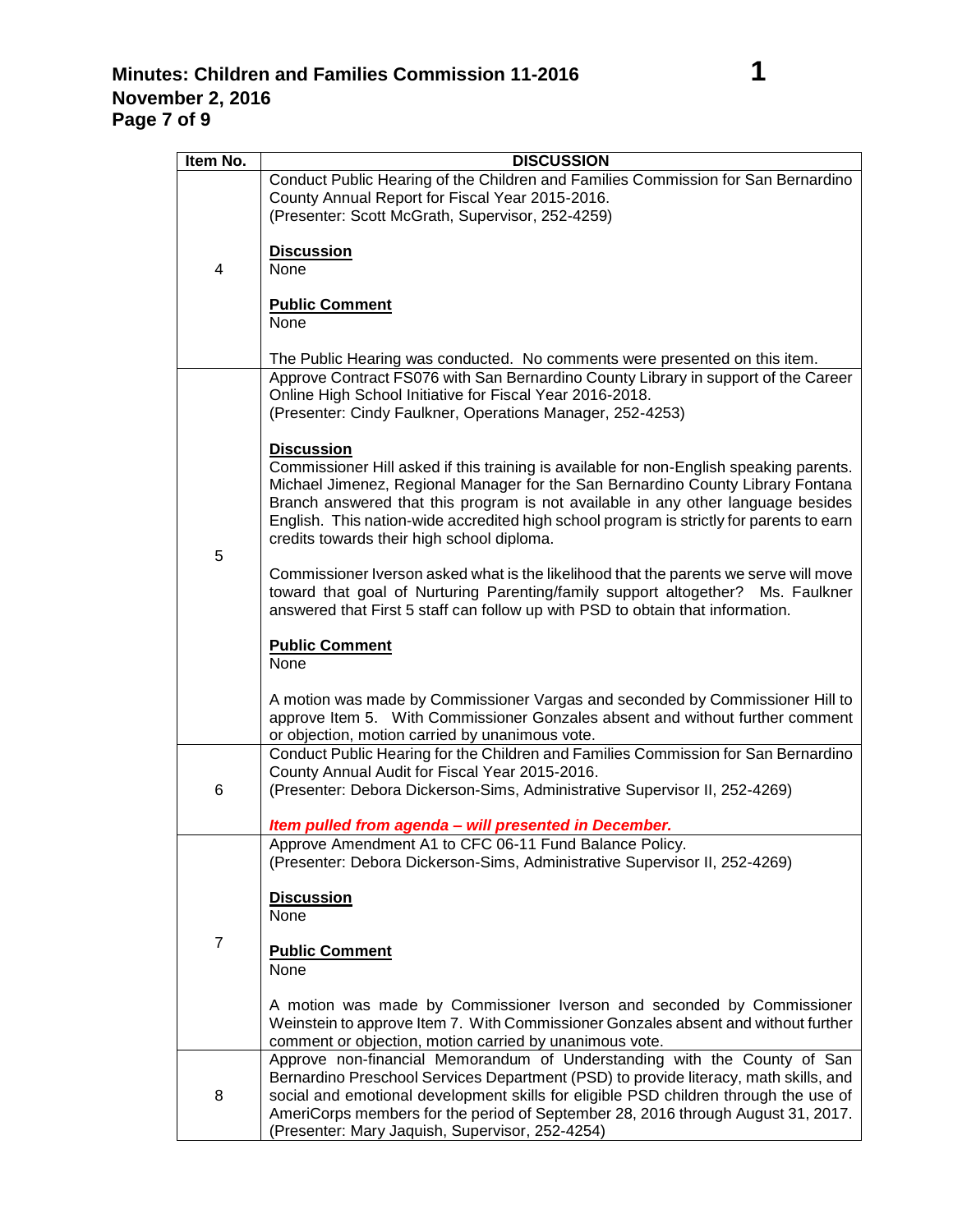|   | <b>Discussion</b><br>None                                                                                                                                                                                                                                                                                                                                                                      |
|---|------------------------------------------------------------------------------------------------------------------------------------------------------------------------------------------------------------------------------------------------------------------------------------------------------------------------------------------------------------------------------------------------|
|   | <b>Public Comment</b><br><b>None</b>                                                                                                                                                                                                                                                                                                                                                           |
|   | Vice Chair Ohikhuare abstained due to his seat on Preschool Services Governing<br>Board.                                                                                                                                                                                                                                                                                                       |
|   | A motion was made by Commissioner Vargas and seconded by Commissioner Hill to<br>approve Item 8. With Commissioner Gonzales absent and without further comment<br>or objection, motion carried by unanimous vote.                                                                                                                                                                              |
|   | Approve IMPACT (Improve and Maximize Programs so All Children Thrive) Region 9<br>Hub Agreement Number 43580 with Orange County Office of Education in the amount<br>of \$268,600 for Fiscal Years 2016-2017 through 2019-2020 to support regional<br>coordination, training and technical assistance for the First 5 California IMPACT<br>initiative.<br>(Presenter: Chrystina Smith-Rasshan) |
| 9 | <b>Discussion</b><br>None                                                                                                                                                                                                                                                                                                                                                                      |
|   | <b>Public Comment</b><br>None                                                                                                                                                                                                                                                                                                                                                                  |
|   | A motion was made by Commissioner Iverson and seconded by Commissioner<br>Vargas to approve Item 9. With Commissioner Gonzales absent and without further<br>comment or objection, motion carried by unanimous vote.                                                                                                                                                                           |

**Public Comment** Diana Alexander, Director, Preschool Services Department

| <b>Commissioner</b><br><b>Roundtable</b> | Commissioner Hill wished everyone a Happy Thanksgiving and gave thanks and<br>appreciation to the First 5 staff. Karen Scott reminded Commissioners to contact<br>Stacy Iverson with issues to be addressed at the upcoming 2016 Child Health,<br>Education and Care Summit - First 5 Conference in Sacramento. Stacy will be<br>serving on a panel of commissioners at the conference. |
|------------------------------------------|-----------------------------------------------------------------------------------------------------------------------------------------------------------------------------------------------------------------------------------------------------------------------------------------------------------------------------------------------------------------------------------------|
| <b>Adjournment</b>                       | A motion to adjourn was made by Commissioner Vargas and seconded by<br>Commissioner Iverson. With Commissioner Gonzales absent and without further<br>comment or objection, motion carried by unanimous vote.<br>Vice Chair Ohikhuare adjourned the meeting at 4:52 p.m.                                                                                                                |